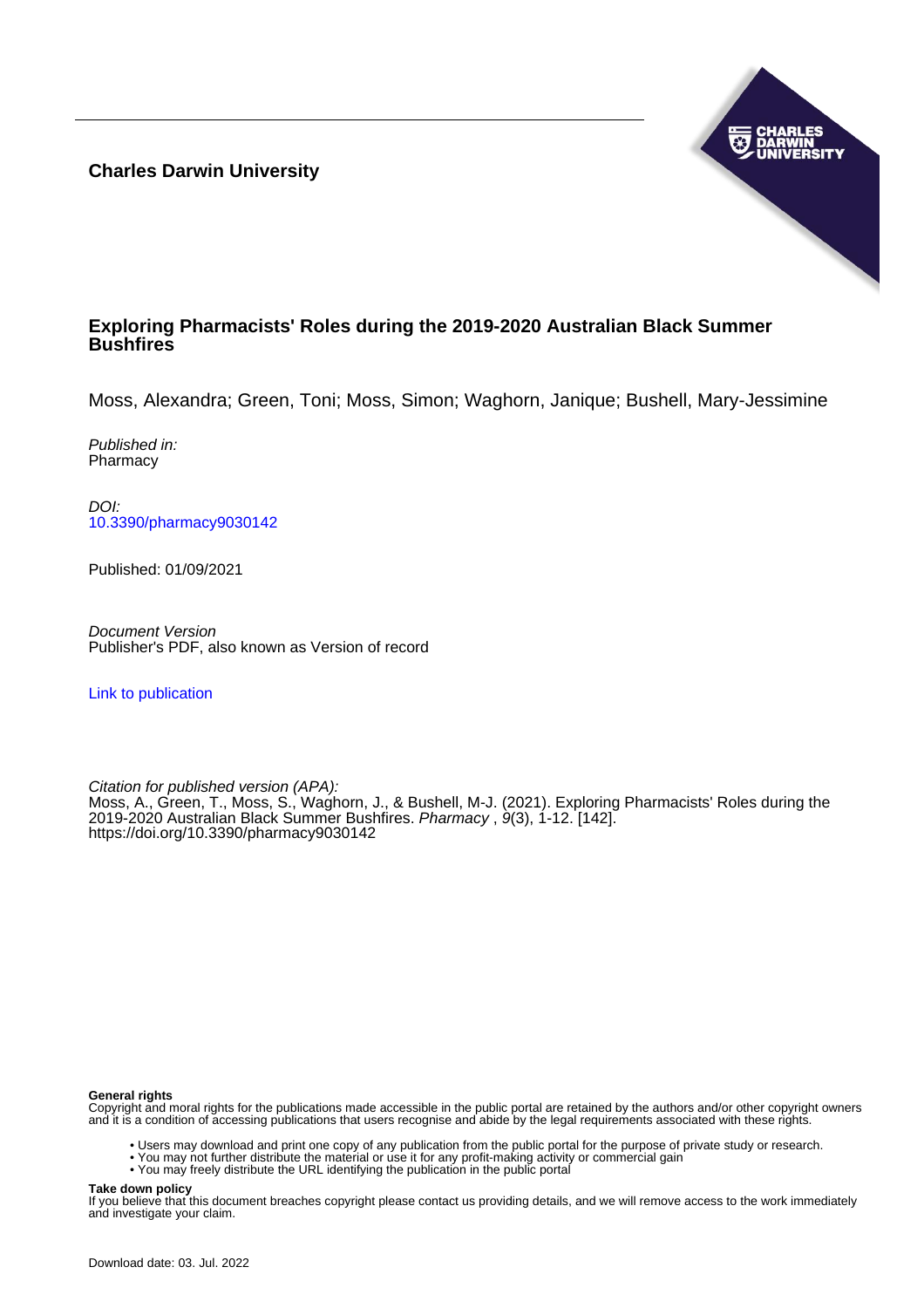

*Article*



# **Exploring Pharmacists' Roles during the 2019–2020 Australian Black Summer Bushfires**

**Alexandra Moss <sup>1</sup> , Toni Green <sup>1</sup> , Simon Moss <sup>2</sup> , Janique Waghorn <sup>3</sup> and Mary-Jessimine Bushell 1,[\\*](https://orcid.org/0000-0002-9262-0113)**

- <sup>1</sup> Pharmacy Department, Faculty of Health, University of Canberra, Canberra, ACT 2617, Australia; u3172356@uni.canberra.edu.au (A.M.); toni.green@canberra.edu.au (T.G.)
- <sup>2</sup> College of Health and Human Sciences, Charles Darwin University, Casuarina, NT 0815, Australia; Simon.moss@cdu.edu.au
- <sup>3</sup> Pharmacy Department, King's College London, London WC2R 2LS, UK; janique.smit@kcl.ac.uk
- **\*** Correspondence: mary.bushell@canberra.edu.au; Tel.: +61-2-62-063-934

**Abstract:** Background: Australians are no strangers to sudden natural disasters, such as bushfires. The effects of a natural disaster can devastate local communities and health care services. Currently, limited research has explored the role of the pharmacist during a natural disaster. This study explores the role of the Australian pharmacist during the 2019/2020 Black Summer Bushfires. Methods: Semi-structured phone interviews were conducted with ten community pharmacists who worked through the Black Summer Bushfires whose daily tasks and work environment were directly affected by the bushfires. Thematic analysis using  $NVivo^{\circledcirc}$ , a qualitative data analysis software was conducted. Results: Analysis of the transcripts generated six main themes: collaboration; trauma and mental health; power and communication; acute presentations; triaging and emergency prescribing. Pharmacists worked in close collaboration with doctors and members of the local community. They provided triaging services, timely health advice about chronic health problems, and managed acute issues, including wound and burn management and mental health support in traumatic conditions, sometimes without power and communication amenities. The challenges presented to pharmacists during the bushfires warranted creative and flexible approaches at times. Conclusion: This study highlights the need for mental health support and training for pharmacists, provisional prescribing privileges, and a clearer set of contingency regulations and legislation related to emergencies and natural disasters. Further research is warranted to gain greater insight into the roles undertaken by Australian pharmacists during natural disasters and their autonomy in decision making processes during such times.

**Keywords:** community pharmacy; pharmacist; care; natural disasters; bushfires; wildfires

## **1. Introduction**

Natural disasters have long been and remain a regular part of life for Australians. From September 2019 to February 2020, Australia was on fire. Bushfires across the country destroyed over 17 million hectares of land. Thirty-three people died (including nine firefighters), 3094 houses were destroyed, and an estimated 1 billion Australian animals were killed [\[1\]](#page-11-0). This bushfire season is now known as the 'Black Summer', and its effects were felt by pharmacists across the country, particularly along Australia's east coast [\[2\]](#page-11-1). Commentators noted that, during the bushfires, pharmacists were transcending their roles. For example, some pharmacists were loading vehicles with supplies, including nappies, masks, asthma relievers, and other medicines and distributing them to local, temporary evacuation centres [\[2\]](#page-11-1). Staff employed in these pharmacies worked for weeks as fires roared towards their towns, without power and amidst thick smoke conditions [\[2\]](#page-11-1).

In 2016, the International Pharmaceutical Federation published 'Responding to disasters, guidelines for pharmacy' [\[3\]](#page-11-2). The purpose of the document was to guide and enable pharmacy organisations across countries to prepare pharmacists for emergency situations,



**Citation:** Moss, A.; Green, T.; Moss, S.; Waghorn, J.; Bushell, M.-J. Exploring Pharmacists' Roles during the 2019–2020 Australian Black Summer Bushfires. *Pharmacy* **2021**, *9*, 142. [https://doi.org/10.3390/](https://doi.org/10.3390/pharmacy9030142) [pharmacy9030142](https://doi.org/10.3390/pharmacy9030142)

Academic Editors: Jennifer L. Rodis and Brianne L. Porter

Received: 1 March 2021 Accepted: 17 August 2021 Published: 19 August 2021

**Publisher's Note:** MDPI stays neutral with regard to jurisdictional claims in published maps and institutional affiliations.



**Copyright:** © 2021 by the authors. Licensee MDPI, Basel, Switzerland. This article is an open access article distributed under the terms and conditions of the Creative Commons Attribution (CC BY) license (https:/[/](https://creativecommons.org/licenses/by/4.0/) [creativecommons.org/licenses/by/](https://creativecommons.org/licenses/by/4.0/)  $4.0/$ ).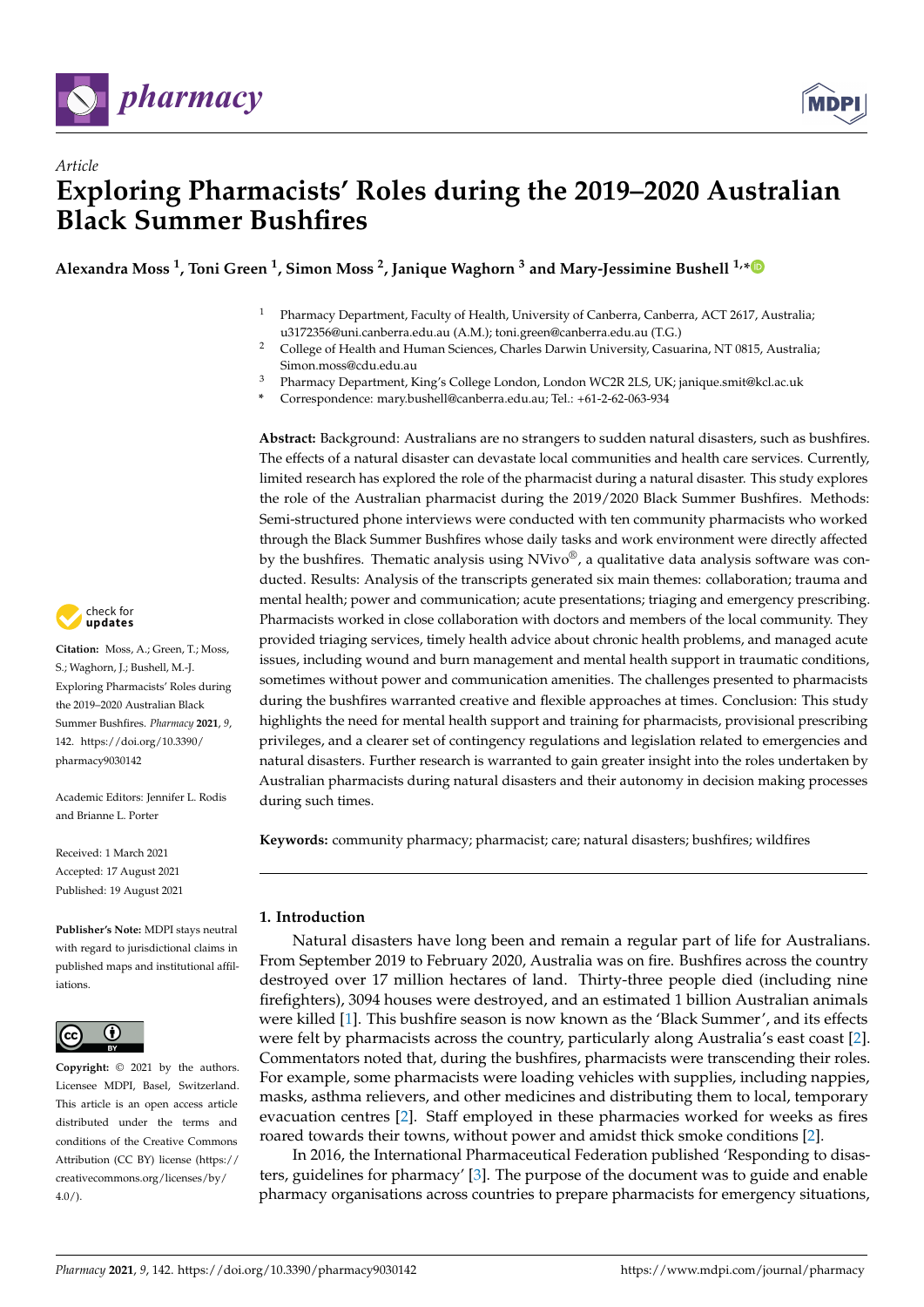such as natural disasters. The document highlights the important role that pharmacists have during times of disaster, and guides pharmacists across the four broad phases of an emergency, prevention, preparation, response, and recovery.

To date, limited research, in the Australian context, has explored pharmacists' role and preparedness in natural disasters such as bushfires [\[4](#page-11-3)[,5\]](#page-11-4). This absence of evidence could create disparities between legislation and policy and the actual support and resources needed for pharmacists to ensure the continuous supply of medicines and professional services during challenging situations.

During disasters in Australia, communities expect pharmacies to remain open late outside of normal working hours. Sometimes pharmacists are asked to supply medicines without the consumer paying and outside of regulation (e.g., in lieu of a prescription) [\[6](#page-11-5)[,7\]](#page-11-6). This presents challenging and sometimes ethically complex scenarios for pharmacists. For example, during the Tasmanian 2012/2013 bushfires, pharmacists were unable to support patients who sought Declared Schedule 4D (prescription only declared medicines e.g., benzodiazepines) and Schedule 8 (controlled medicines e.g., opioids) in the absence of their prescribing doctor [\[7\]](#page-11-6). This constraint was raised as a concern by pharmacists who indicated that regulations prevented palliative care patients from being able to access the Schedule 8 medicines they genuinely needed for pain relief [\[7](#page-11-6)[,8\]](#page-11-7). The emergency supply regulation allows pharmacists to dispense a three-day supply of prescription medicines (excluding schedule 4D and schedule 8). Patients with chronic conditions that demand supplies beyond three days were referred to their nearest hospitals, even though road closures often precluded this alternative [\[7\]](#page-11-6).

Australian emergency services and hospitals generally do not have the resources or capacity to accommodate individuals with chronic conditions that demand access to basic medical services rather than emergency care [\[7\]](#page-11-6). Consequently, during disasters, these patients struggle to access essential healthcare services and obtain a supply of their medicines. This impediment is the leading cause of death following disasters [\[9\]](#page-11-8).

These chronic conditions encompass a broad range of ongoing and complex health conditions, including mental illness [\[10\]](#page-11-9). The prevalence of Australians living with a mental health condition, especially mental illnesses related to anxiety and depression, has escalated [\[11\]](#page-11-10). During a natural disaster, the likelihood that people may witness a trauma, and thus experience post-traumatic stress disorder (PTSD) surges [\[3,](#page-11-2)[11\]](#page-11-10). Many patients will experience loss and grief having lost homes, pets, and sometimes family members or friends. Despite the impact of natural disasters on mental health, and the role pharmacists are expected to play during these times, there are currently no mandated crisis management or mental health first aid courses for pharmacy professionals in Australia.

Several studies have been conducted in Australia, the United States, Japan, and Canada, that highlight the role of the pharmacist during natural disasters. [\[12](#page-11-11)[–15\]](#page-11-12). In comparison, published literature about the role of other health professionals' during natural disasters, such as doctors and nurses, is plentiful.

Pharmacists' roles have been expanded in some countries to prescribing and dispensing a 30-day emergency supply of medicines for patients with chronic conditions affected by natural disaster without a prescription  $[11,15]$  $[11,15]$ . One study showed that the majority (96.8%) of disaster and healthcare professionals surveyed believed pharmacists fulfil other roles in addition to dispensing and logistical supply management of medicines during natural disasters [\[16\]](#page-11-13). The two main barriers to greater participation were the 'lack of understanding of what roles pharmacists can perform during a natural disaster' and the 'perceived turf encroachment or prejudices by other healthcare professionals' [\[4,](#page-11-3)[16\]](#page-11-13). Issues of role clarification and encroachment of other professionals could be overcome by clearly defining and recording the roles of pharmacists in a natural disaster.

Therefore, research is warranted to gain greater insight into Australian pharmacists' roles during the black summer bushfires of 2019/2020. This research provides an opportunity to better understand how pharmacists work during a natural disaster and their critical roles and decision-making processes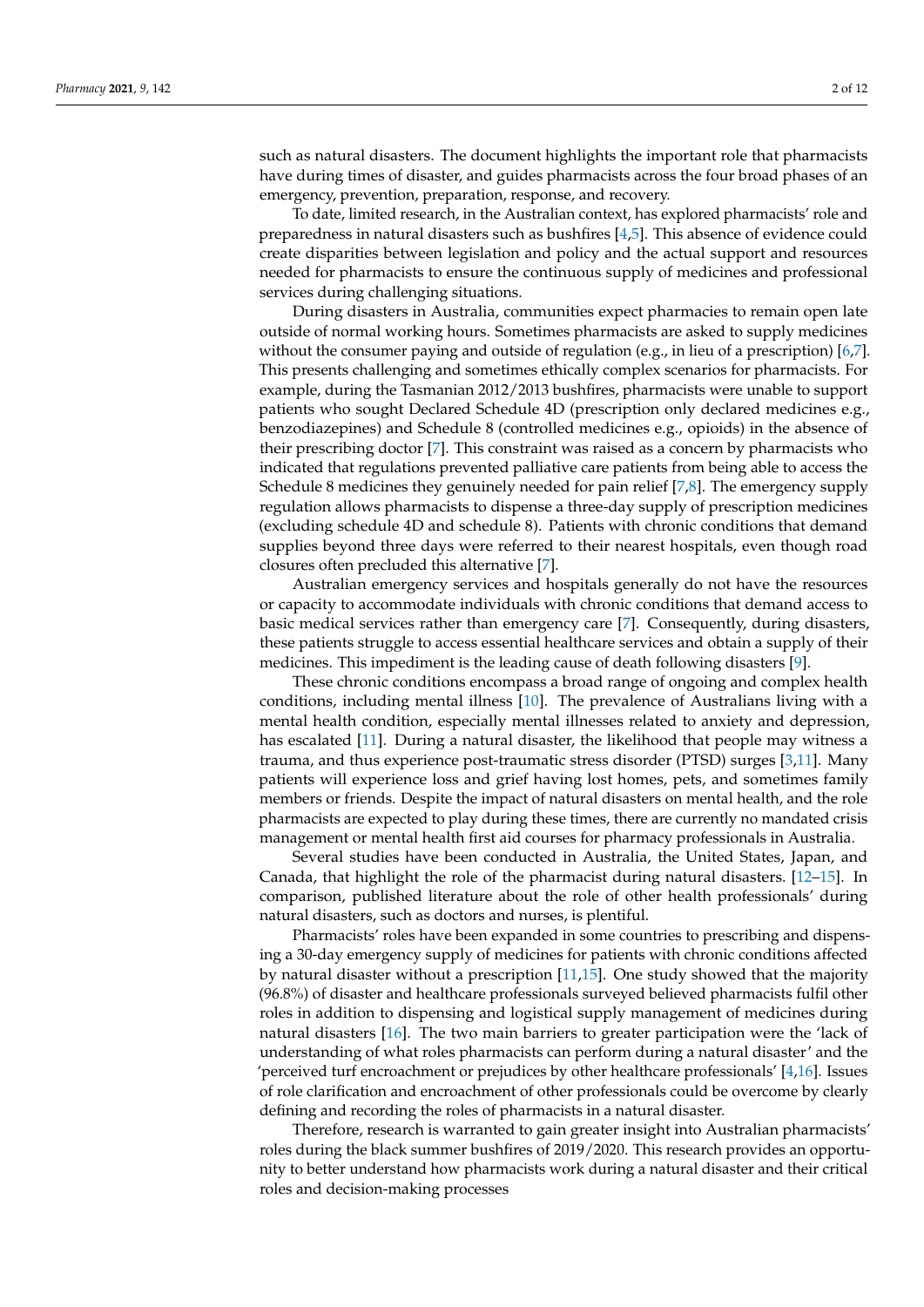### **2. Materials and Methods**

A qualitative and retrospective thematic analysis design was chosen because limited research has explored the scope and range of Australian pharmacists' roles during natural disasters. Data were collected via phone interviews until data saturation was achieved. Saturation was achieved after ten pharmacists were interviewed. Proceedings were audiorecorded and transcribed. Telephone interviews were chosen as the preferred method for conducting the study by the pharmacists because of the COVID-19 restrictions. In contrast to video conferences, this method enabled pharmacists to participate in a broader range of locations. Each interview was facilitated by the lead researcher with the aid of a list of semi-structured interview questions. The questions were developed by the research team and pre-tested and validated with registered practicing pharmacists prior to use. They were designed to enable pharmacists to share insights into their roles whilst reducing biases. The Consolidated criteria for reporting qualitative research (COREQ) was followed [\[17\]](#page-11-14).

#### *2.1. Sample Selection*

As a result of the study being qualitative, the sample was purposive rather than random, and no power analyses were conducted [\[18](#page-11-15)[,19\]](#page-11-16). Interviews were conducted until data saturation was reached, with no new influences or themes emerging. A total of ten pharmacists were interviewed.

#### *2.2. Inclusion Criteria*

Participants were registered community pharmacists working in a community pharmacy setting in the New South Wales South Coast region, whose daily tasks and work environment were directly affected by bushfires from December 2019 to February 2020.

#### *2.3. Exclusion Criteria*

To ensure pharmacists with previous years of work experience and training in the community pharmacy setting were included in the research intern pharmacists and pharmacists with less than 12 months' work experience as a pharmacist were excluded.

#### *2.4. Source of Participants*

Participants were recruited and interviewed from September 2020 to November 2020. Participants were recruited using a mixture of purposeful and snowball sampling methods. Pharmacies located in the South Coast Region of New South Wales (east coast of Australia) were purposively contacted by telephone or email. Participants who fulfilled the inclusion criteria of the study were identified and invited to participate in the study. These participants were also granted the opportunity to identify and recruit other participants who also fulfilled the study criteria. Participants were deliberately recruited from diverse geographic locations across the NSW South Coast. The recruitment process remained open until data saturation was reached.

#### *2.5. Obtaining Consent*

In line with the social distancing requirements of COVID-19, this study was conducted as a paperless study. Eligible participants were provided with a digital copy of the Participant Information and Consent Form and asked to peruse and electronically sign.

#### *2.6. Data Management and Analysis*

Participants were screened to confirm eligibility and upon receipt of digital informed consent, a semi-structured interview was arranged and conducted over the telephone. The telephone was a COVID-19 safe, flexible, and cost-effective method for collecting data and allowed interviews to be conducted over a wider geographic area. It was a method most preferred by participants and accommodated their busy and conflicting work schedules. Limitations includ the inability to observe the behaviour and body language responses of participants and there were disruptions from work priorities as interviews were sometimes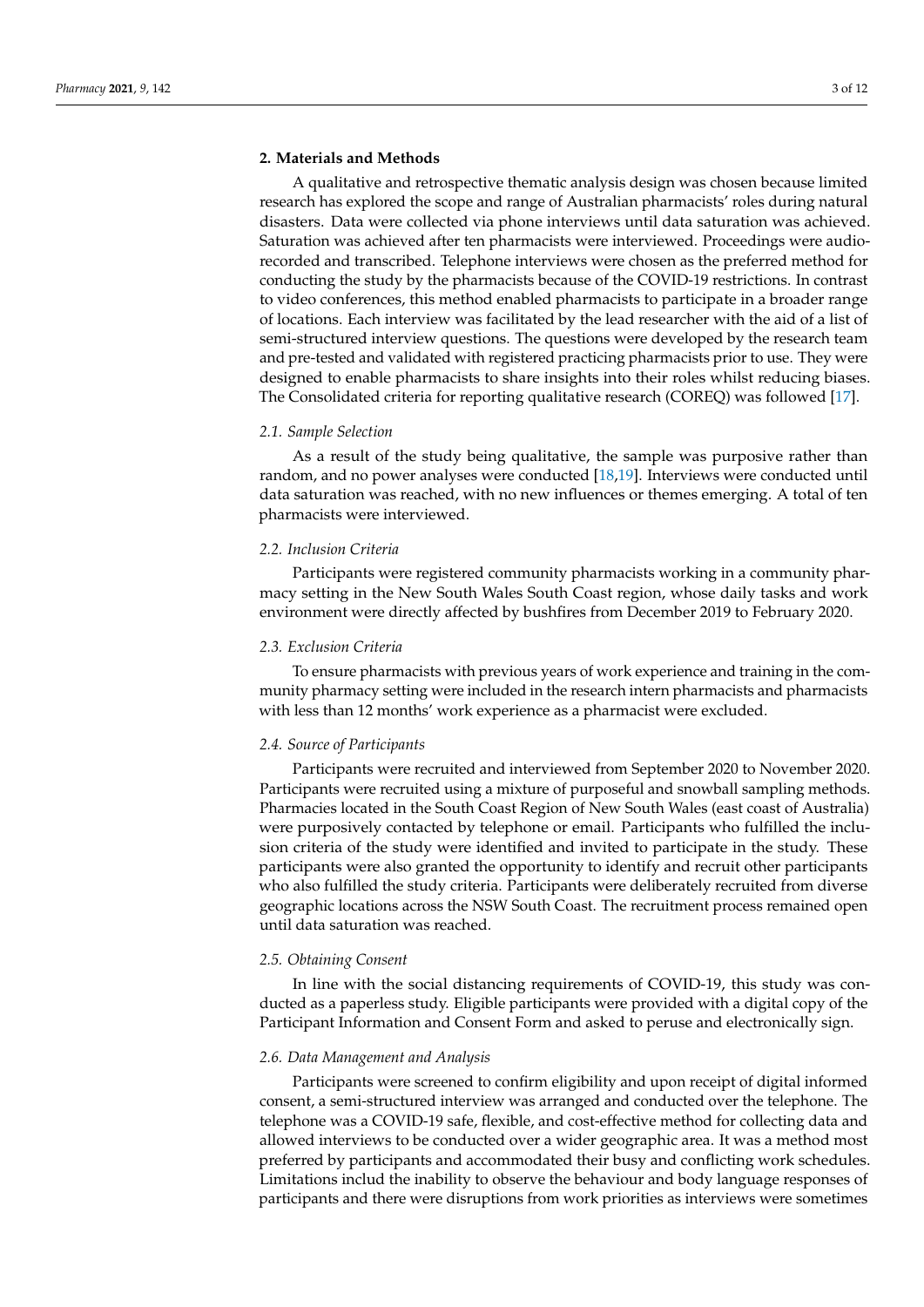conducted whilst a pharmacist was at work. The lead researcher conducted all interviews, which lasted approximately 30 min each. The research team transcribed the data to facilitate the validation of the themes. Participants' responses to the semi-structured interviews were digitally voice recorded by an audio device and recorded in field notes. These field notes were then transcribed verbatim into a Microsoft Word document. This document was secured in an electronic format and stored on password-protected computers at the University of Canberra. Only the lead researcher and project supervisors could access the raw data. The Word documents containing transcripts from the interview were uploaded to NVivo, a qualitative data management software program. Data were thematically coded manually by the lead researcher and project supervisors, enabling quality control of codifications. Using an inductive thematic analysis method, themes were identified and interpreted [\[20\]](#page-11-17). Each idea, concept or challenge emerging from the data was coded. Codes that correspond to the same underlying issues were converted to subthemes and themes. The data underwent several levels of analysis and coding to determine themes and sub-themes until a coherent story from the data evolved. The themes formed the basis of analytical interpretation.

#### *2.7. Ethics Approval*

This research project was approved by the Human Research Ethics Committee of the University of Canberra (HREC 4703).

#### **3. Results**

Analysis of the transcripts yielded six main themes:

- Collaboration
- Trauma and mental health
- Power and communication
- Acute presentations
- Triaging
- Emergency prescribing

*"A pharmacist's traditional role in ensuring the continuous supply and safe use of medication for the community appeared to be their core role during the natural disaster. The challenges affecting this role brought upon by the bushfires warranted a creative approach at times, approaches that deviated from standard practices. Maintaining medication supplies for patients was impeded by the large influx of tourists into the region during the Christmas and New Year's period of 2019/2020. Along with an increased population in the small communities were the challenges of road closures, displaced customers experiencing trauma, increased prevalence of respiratory conditions as well as power and communication service outages during this time, as a few pharmacists referred to as a "catastrophic disaster""* (Pharmacists 2, 8, 10)

Collaboration with health professionals and the local community, communication and strong clinical knowledge were the types of roles that pharmacists used to overcome these challenges. The pharmacist's role seemed to demand a balance between ensuring continuous and safe medication supply and addressing other issues such as acute presentations, mental health, emergency prescribing, and triaging.

### *3.1. Collaboration*

## 3.1.1. Doctors

Pharmacist participants highlighted the close working between themselves and general practitioners. Many saw this as the cornerstone for ensuring the continuous supply of medication, where supplies were available.

The relationship appeared to be synergetic. Doctors worked closely with emergency services to coordinate temporary evacuation centers and relied on pharmacists and their staff to supply medications for their doctor's bags to support the hundreds of people shel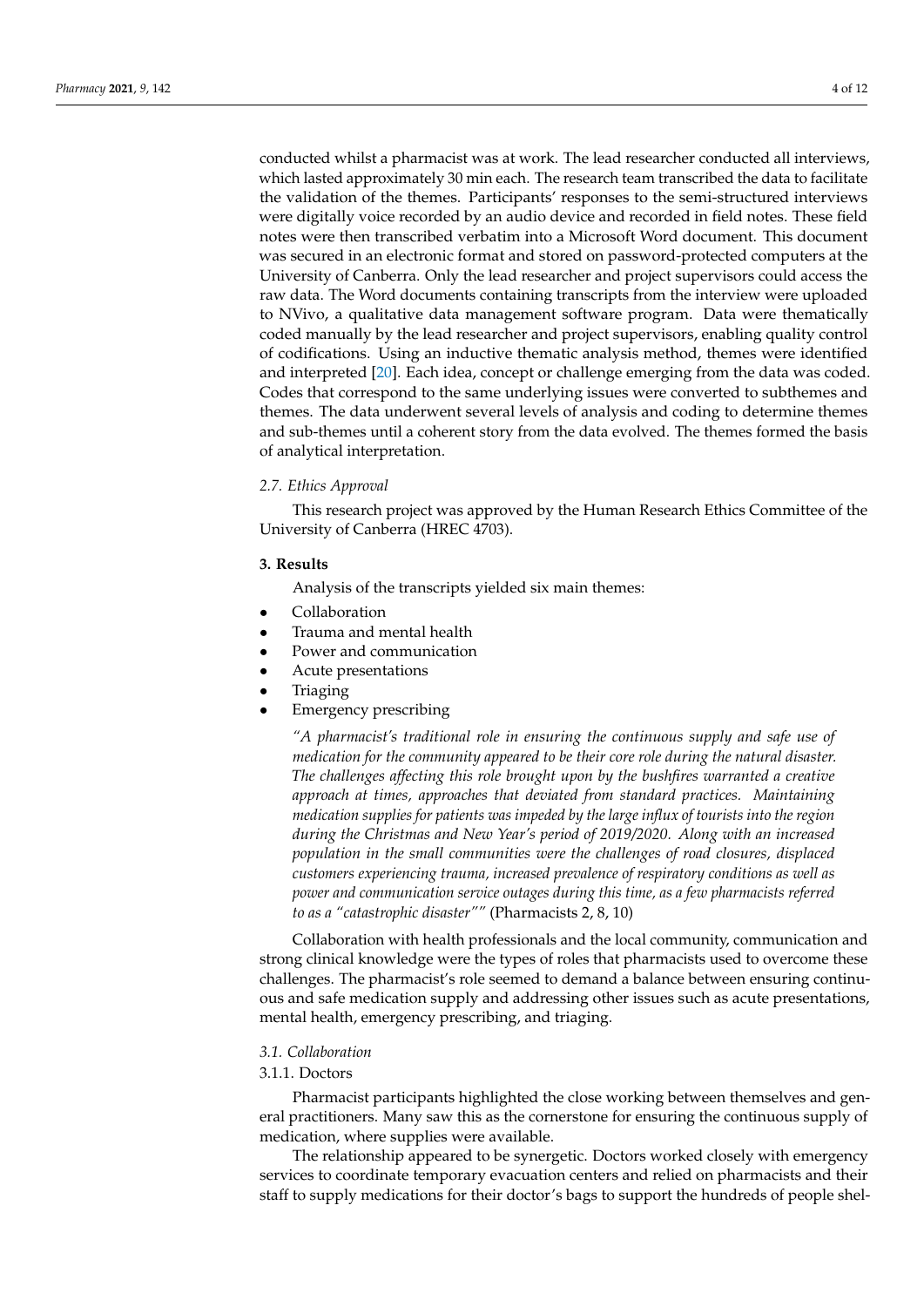tered at the center. Pharmacists also relied on general practitioners to provide prescriptions to ensure the continuous supply of medication to patients, especially for chronic conditions and staged or Schedule 8 Controlled Drugs.

*"Knowing the doctors and also having a good relationship with the doctors helped. Knowing that if you were to supply something, they would cover [the prescription] you for it."* Pharmacist 1

*"We [Pharmacists] provided emergency medications, Panadol, Nurofen and Dr's Bag as per the doctors request and we were advised if anyone needed emergency medication at the time [at the evacuation center]."* Pharmacist 8

#### 3.1.2. Local Community

Familiarity with the local community was repeatedly mentioned as an enabler for ensuring the continuous supply of medication during the bushfires and previous natural disasters. Due to the close, familiar, and accessible relationship between the pharmacists and their community, these individuals worked together during the bushfires. Pharmacists utilised every available resource for patients whose needs were more difficult to accommodate. To achieve this goal, they needed to work with local community members. For example, community members volunteered their boats to transport medication along the coast. Pharmacists also worked with the local community to identify vulnerable community members and deliver medicines to these people.

*"I had what [medications] was required and dispensed and one of the local, jet skiers, I guess you could call him, he was doing supply runs up and down the coast."* Pharmacist 3

#### 3.1.3. Other Pharmacies

The pharmacists interviewed described the value of communication and collaboration between pharmacists and other pharmacies in the region, enabling continuity of care and medication supply for patients. The ability to communicate with other pharmacies enabled swapping and transport of medication supplies; consequently, towns could access the necessary medication such as the short-acting beta-agonist salbutamol inhaler. This collaboration was mainly considered to be administrative.

*"We were able to call each other [organizational pharmacies], and work something out internally. So, we did have more advantage than one, independent, one-person pharmacies."* Pharmacist 2

### 3.1.4. Pharmacy Staff

The close working relationships and teamwork between pharmacists and their pharmacy staff was fundamental to providing additional services. Many described, their own trauma of not knowing what was going to happen.

*"Our team at the pharmacy were incredible. I have never seen so much compassion, it was truly remarkable. So, I think it was we had an amazing team for we were supporting each other."* Pharmacist 7

#### 3.1.5. Isolation

In areas along the South Coast more heavily affected by fire damage, pharmacists experienced isolation and limited collaboration with others. Their isolation was exacerbated by loss of communication as a consequence of remoteness, road closures, and disruption to telephone lines, internet, electricity, and staff shortages because of family priorities. In most cases, pharmacists were not able to continue operating from their normal premises and contact with local doctors regarding prescribing was at times sporadic or non-existent. Some community members remained in these evacuated towns and pharmacists were instructed to remain operating by local authorities despite the catastrophic and unpredictable environment unfolding around them.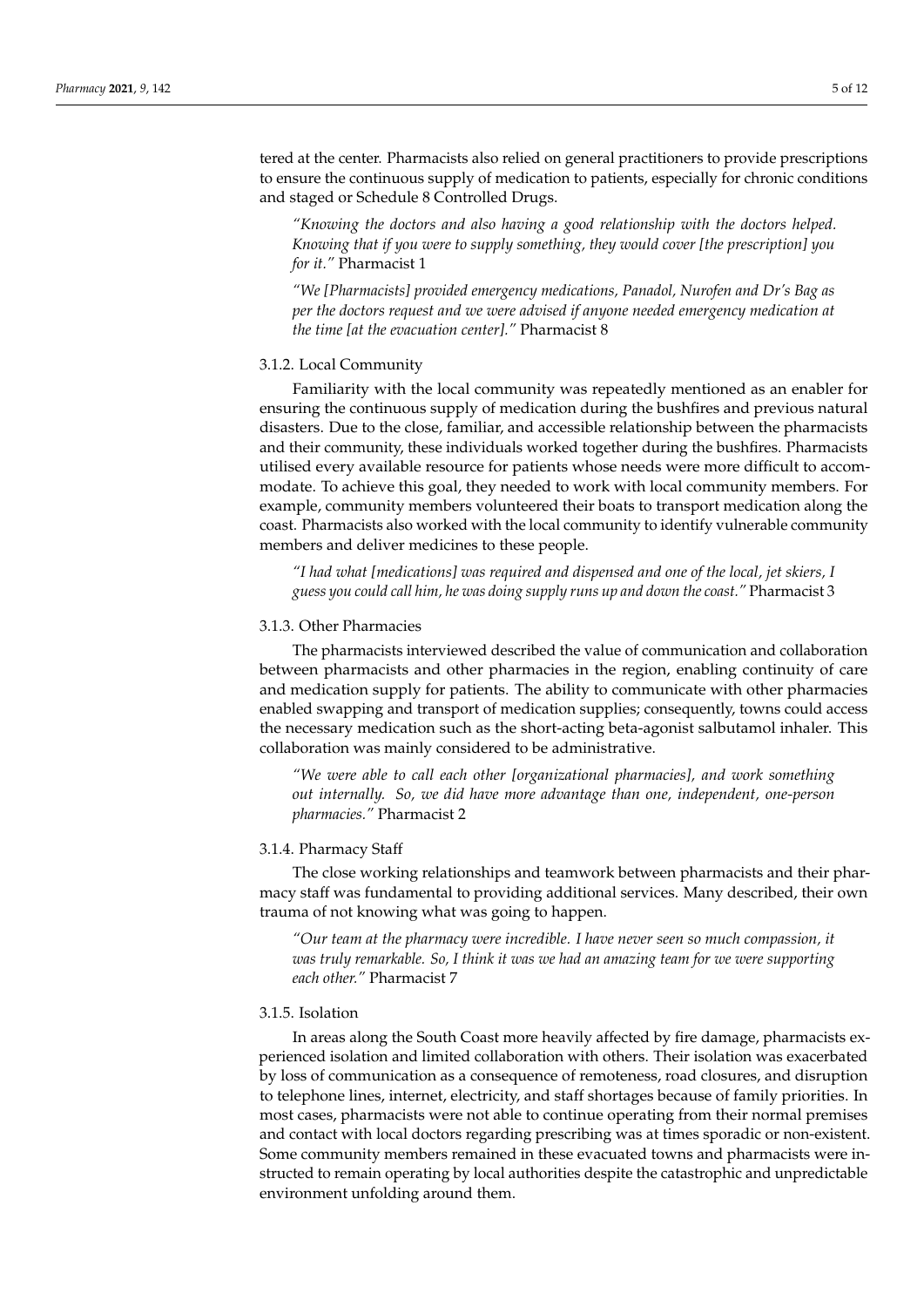#### *"There was no relationship(s); I had no phone lines."* Pharmacist 6

#### 3.1.6. Hospital and Emergency Services

On a lesser scale, pharmacists contacted local hospitals and emergency services, but this contact appeared to mainly be facilitated by collaborating with general practitioners.

*"The hospital stayed open, the emergency department was really good and available to us, we could send people in that direction."* Pharmacist 7

#### *3.2. Trauma and Mental Health*

The theme of trauma was consistent throughout the study data and appears to be an important factor that determined the role of the pharmacists, shaping their working environment. Trauma was divided into three sub-themes: community, pharmacy, and medical. Trauma was experienced as stress, grief, and loss. This trauma was also experienced by some as medical emergencies and acute presentations. Pharmacists repeatedly commented on the trying and difficult working conditions during the bushfires.

## *"It was very traumatic for all of us."* Pharmacist 7

The poor air quality at the time also contributed to distress in people with respiratory conditions, exacerbated by supply shortages of salbutamol inhalers. The loss of homes and personal belongings was common for pharmacy consumers and staff. The disorientation and distress felt by these people motivated pharmacists to provide mental health support and counselling.

People's mental health was significantly impaired by the bushfire and support was provided by pharmacists across several different regions of the south coast during the bushfires, whether the pharmacists felt prepared to offer this support or not.

*"A lot of people were just managing to keep a lid on suppressing their anxiety and panic."* Pharmacist 2

*"The role of the pharmacist is to maximize the health of people by providing them with appropriate advice and medications that is right for their conditions and for their continuing health. As well as being somebody to talk to. A number of people were very distressed and wanted a shoulder to cry on."* Pharmacist 5

Most pharmacists felt they had not completed the training or preparation to manage natural disaster issues, in particular mental health. They had to depend on their existing experience to provide support. Many participants mentioned that their own traumatic experiences might have influenced their mental health support roles at the time.

#### *3.3. Power and Communication*

Pharmacists are heavily reliant on their ability to communicate with other individuals. Communication was identified as a strong enabler for pharmacists to undertake their roles during the bushfires. However, communication options for pharmacists depended on the path of the fires and their pharmacy locations. In some cases, mobile phone services or in-person communication were the only options available. No or limited communication was a common theme in all interviews. All pharmacists, to some degree, were affected by communication and power outages. Some pharmacies were more greatly affected than other pharmacies, compromising their ability to maintain normal roles and remain operating. Indeed, communication in an emergency was one theme that pharmacists have requested further training and assistance.

For many of the pharmacists, short message service (SMS) was the only available form of communication. An informal process of SMS telehealth was implemented. One pharmacist mentioned that the majority of local community members knew his mobile phone number. Pharmacists were also coordinating prescription and dispensing with doctors and the local community via SMS, including for Schedule 8 (controlled drug) medications.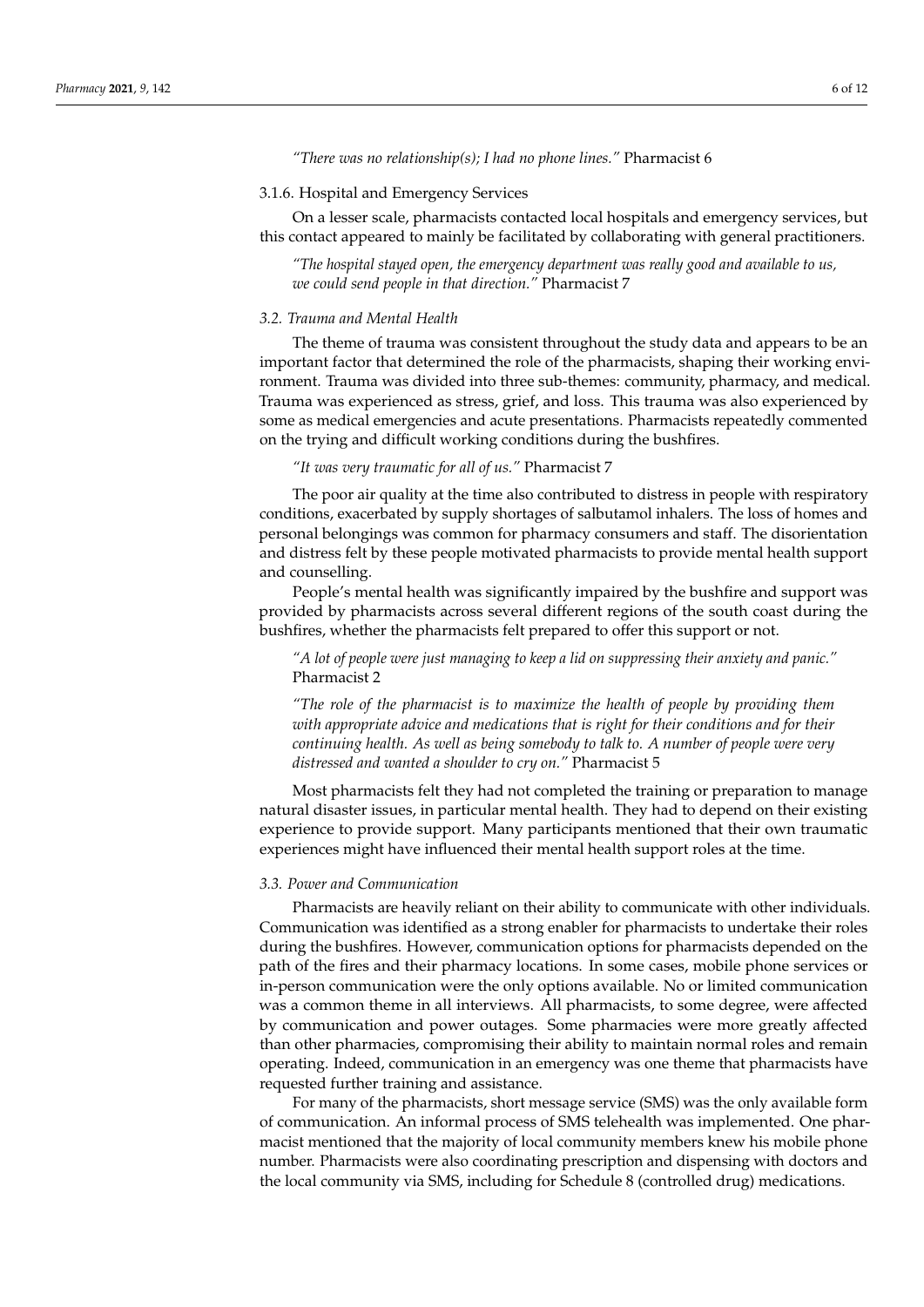*"For starters, we didn't even have a telephone or mobile service* . . . *people are spread out, and within that area it's heavily forested."* Pharmacist 3

*"I had to contact the doctors and the doctors contacted me via SMS with a prescription. We had no WiFi, no internet—the only thing working is SMS."* Pharmacist 10

Battery powered radio was at times the only information that pharmacists could access. Other participants communicated with the local community through Facebook and Messenger applications as well as by telephone to coordinate transport of medication supplies. In more dire circumstances, on premise signage were used to direct the local community to medical services, including the hospital.

*"We had to get as many torches as we could and gas lights just so we could see and dispense."* Pharmacist 6

Intermittent power outages, hot conditions, and road closures provided pharmacists with challenges. Without power, pharmacists were not able to access patient records or contact prescribers. Electronic payments were not available, culminating in shortages in the supply of medication. Some pharmacists mentioned that ordering additional stock in anticipation of a busy Christmas period prior to the bushfires helped to alleviate the burden of medication shortages as did medication swapping with other pharmacies.

*"We had no choice but to close. We couldn't operate the pharmacy without power. It's just not feasible."* Pharmacist 9

*"We didn't have any access to patient records. We didn't have access to difficult prescriptions."* Pharmacist 1

Participants mentioned that the regulation requiring medication to be dispensed from a registered pharmacy premise was an inconvenience during a bushfire. This inconvenience was especially pronounced for pharmacists working remotely with local doctors at the temporary evacuation centers.

*"At that time, I did call Medicare, to get some exemption but they would not budge. The challenge was we had to supply medication from the pharmacy site [for the evacuation centre]."* Pharmacist 8

#### *3.4. Acute Presentations*

Pharmacists reported an increase in patients presenting with respiratory distress such as coughing and shortness of breath, chest pains, asthma, and emphysema exacerbations. One pharmacist had completed prior advanced training in administering oxygen supplementation. Due to the smoke and poor air quality, respiratory conditions were more prevalent and there was an increased demand for specific medicines. Stockpiling of preventive medication and short-acting beta-agonist relievers by customers was a concern for pharmacists. Use of spacers and patient education helped manage and reduce some patients expressed anxiety. However, other recommendations such as staying indoors to avoid the smoke appeared to be unachievable for some individuals.

*"My primary counselling point was always to encourage people to stay out of the smoke, but people would almost laugh at that."* Pharmacist 4

Patients also presented to the pharmacy with wounds and burns. One customer presented with severe burns that were three days old, even with a pharmacist referral, they refused to seek care from the hospital. The patient also appeared to be experiencing mental health issues at the time. Counselling and working with the patient's family members were part of the patient care provided by the pharmacist.

#### *3.5. Triaging*

Pharmacists are mandated to operate from a registered premises, and so their roles were somewhat restricted to the confines of the pharmacy. Healthy, unwell, wounded, and vulnerable people all gathered at the local pharmacy. These locations were accessible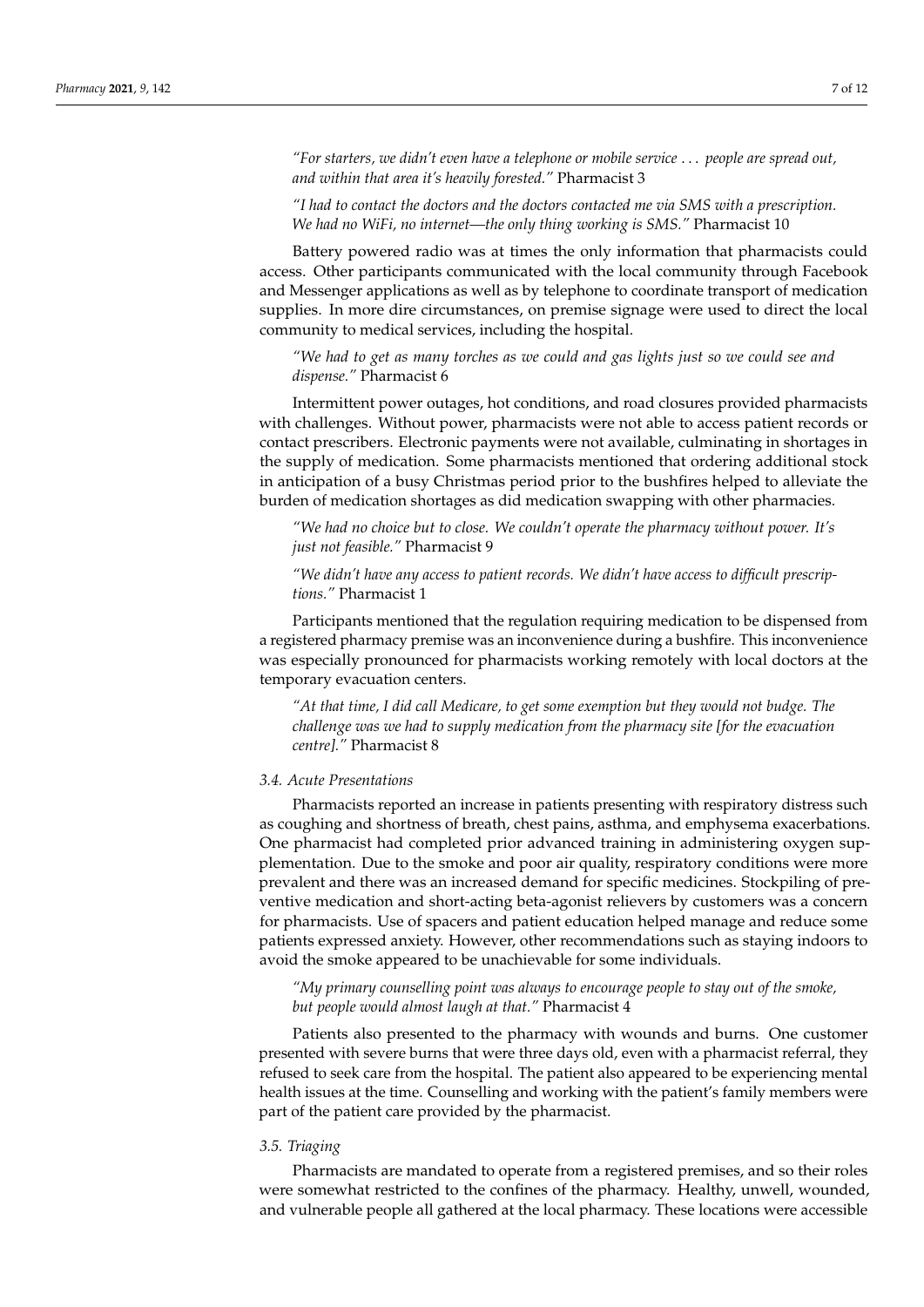healthcare services during the bushfires. Consequently, pharmacists undertook triaging from their premises. Information provided to the local community included addressing medication needs, managing people who were hurt and required acute medical care or support, providing directions to the hospitals, and information about which doctor was available.

*"We had someone outside triaging because people were panicking."* Pharmacist 7

*"Despite working in conditions with no electricity and communication issues, pharmacies tried to remain open but regarded their premises as a: 'frontline on a battlefield.'"* Pharmacist 10

#### *3.6. Emergency Prescribing*

Occasionally, pharmacists could not contact a doctor and needed to act timely and in the best interest of their patients and use their clinical knowledge to dispense medication without a prescription. Prednisolone liquid for an asthmatic child and insulin for adults with a history of prior use were supplied without a prescription. Some participants suggested that pharmacist prescribing abilities in communities without communication with a doctor would have been beneficial, particularly to manage respiratory conditions.

Some pharmacists expressed concerns about the balancing act between meeting patient needs and complying with regulations.

*"I think, as pharmacists, our concern is obviously following the law, and if you are ever unsure in your mind, it would be the sort of thing to err on the side of not wanting to do the wrong thing and denying supply. But you want to be helpful and there are a lot of pressures and you don't want to be pressured into doing something that isn't legal. When they [regulations] are changing on the fly during a crisis, it is much harder to adapt, then if we had say, emergency measures in place, that we were really familiar and comfortable with."* Pharmacist 4

#### **4. Discussion**

Pharmacists are recognized in Australia as the most accessible healthcare professional, particularly in rural and regional communities. This study repeatedly highlighted this accessibility during a natural disaster. During the bushfires, pharmacies were a place where healthy, unwell, wounded, and vulnerable people gathered. Pharmacists worked in close collaboration with doctors and members of the local community. They provided triaging services, and timely health advice about chronic health problems. They offered advice and care for acute issues such as wound and burns management. Pharmacists provided mental health support to people who had experienced trauma, loss, and grief, sometimes without power and communication amenities. The many challenges faced by pharmacists during the bushfires warranted a creative and flexible approach at times.

This study showed the need for pharmacists to triage and collaborate with other health professionals, provide mental health counselling, manage power and communication shortages, manage acute presentations of burns, eye, and respiratory problems and most importantly emergency prescribing, as necessary. Although pharmacists' main role during the bushfires was to ensure the continuous supply and safe use of medication in the community, their roles extended beyond managing the coordination and dispensing of medication supplies. Our study has many of the themes of the Tasmanian bushfires study where pharmacists described working during the bushfires as difficult. Problems included loss of access to phones, power cuts, and stock loss due to issues with fridges. [\[21,](#page-11-18)[22\]](#page-11-19). Pharmacists are highly trained health professionals, qualified to give advice on health issues and medicines and ensure the safe supply and use of medicines by the public. Medicines prevent, treat, or manage many illnesses or conditions and are the most common intervention in healthcare.

Collaboration was strong theme from the research findings, and there appeared to be a considerable overlap with the other emerging themes in the results. This highlights how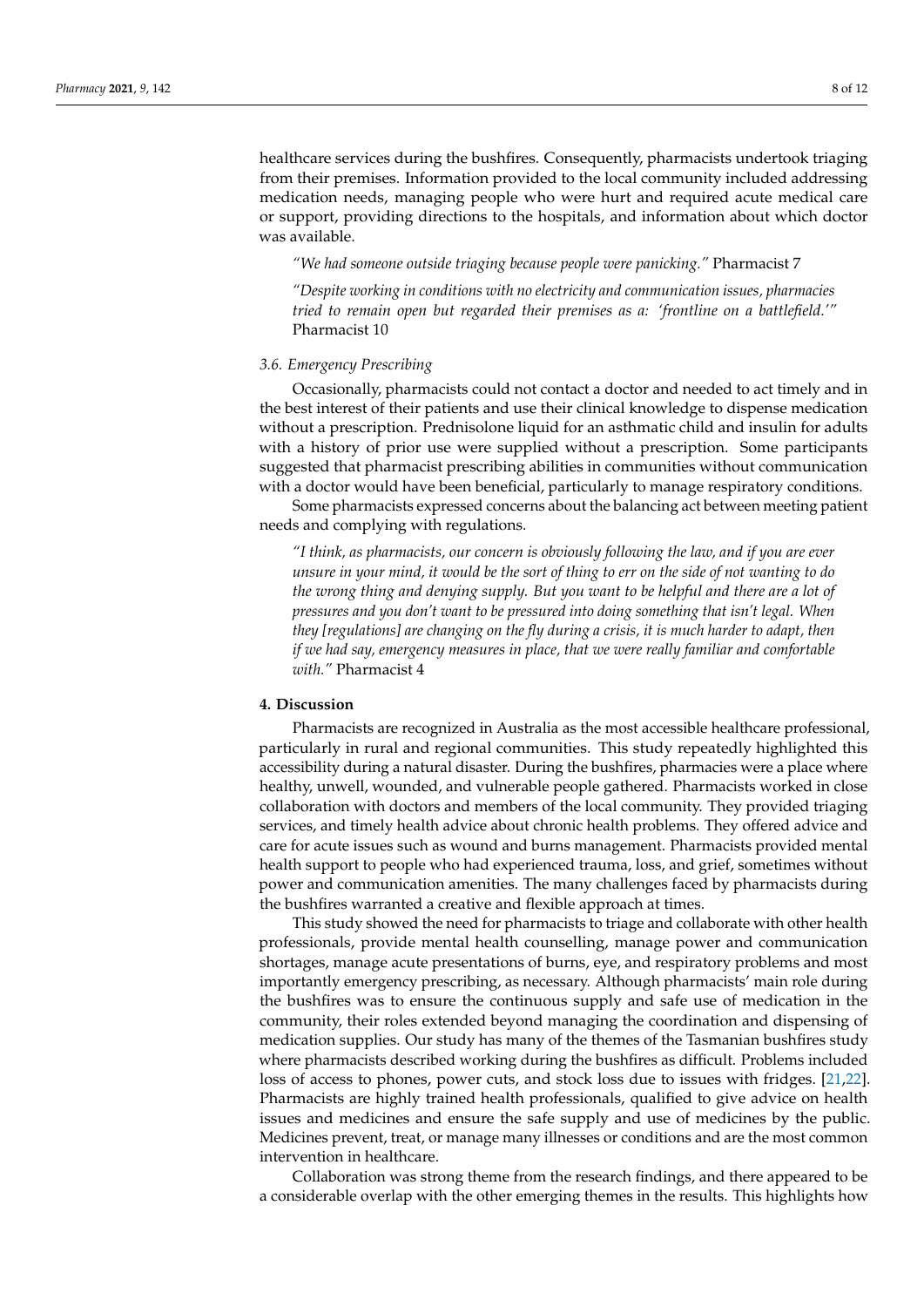pharmacists' roles may be determined by their ability to collaborate with others. Power and geographical location facilitated communication, which in turn influenced a pharmacists' level of collaboration. Those without power and communication were more likely to be isolated and relied more on their clinical decision making to provide patient-centred care, to dispense medications related to respiratory and endocrine conditions without a prescription. Their decision making was based on providing continuous patient-centred care, even at times outside regulation and policy. Those pharmacists who were more connected to the local community were able to provide triaging for patients requiring acute medical care and support and develop logistical relationships with other health professionals and the local community to ensure the continuity of care and medication supply to their patients.

Under emergency situations, pharmacists, particularly those working in isolation, used their clinical knowledge to dispense medicines without prescriptions in the best interest of their patients, and because of limited choice. Their decision making was based on providing continuous patient-centred care, even at times outside regulation and policy. In these circumstances, pharmacists often need to depend on their intuition, instead of regulations, yet this intuition can be impeded by the stress and anxiety that such conditions can evoke. The theme of emergency prescribing highlights the shift in decision making by pharmacists during the event of a nature disaster. How pharmacists make decisions is of increasing interest, sparked by a shift in the utilisation of the profession. This then calls into question whether the initial education and training of pharmacists is fit for purpose [\[23\]](#page-11-20). Literature suggests that pharmacists have been trained to work to prevent harm by correcting prescribers, rather than seeking to do good [\[24\]](#page-12-0). Where decision-making is motivated by the bioethical principle of non-maleficence (avoiding harm) rather than beneficence (doing good), decision-makers may be overly risk averse and more concerned with their role in any potential harm than working through the options that may be best for the patient. Early research has proposed a hierarchical model for decision-making consisting of four levels: submissive, corrective, consultive, and prescriptive [\[25\]](#page-12-1). In this work, pharmacists were found to mainly work at a submissive or corrective level, despite being competent to work at the higher levels. The findings presented in this paper builds upon this research, suggesting that, given the opportunity, pharmacists are able to rise to these higher levels of decision-making. However, this study also suggests that there needs to be an improvement in the way pharmacists are trained and supported, perhaps a shift to a more beneficence-focused decision-making training model.

Participants raised concerns about their ability to comply and remain familiar with the changing regulations and legislation during a natural disaster while maintaining ethical integrity and a duty of care to their patients. Governments and communities may need to consider a more explicit set of contingency regulations and legislation to manage emergencies before the occurrence of natural disasters. Pharmacists suggested that provisional prescribing privileges of medication-related to respiratory conditions may promote continuous care and improve health outcomes.

Another area where pharmacists stepped up and shifted towards a more beneficence focused role and decision-making was mental health. It is well known that bushfires have a significant effect on the health of a population especially respiratory and mental health conditions [\[26\]](#page-12-2). The prevalence and potential of mental health issues during and following a natural disaster is apparent. This study has highlighted that pharmacists play an important role in responding to the community's mental health issues during a bushfire. Pharmacists are respected, well-positioned and easily accessible, particularly in regional and rural communities, to provide counselling and mental health support and advice. Pharmacists did, however, indicate they were not always equipped to provide these services during a natural disaster primarily because of limited training around these issues. They also spoke of their concerns for their own mental health and the mental health of other pharmacy staff in the aftermath of the bushfires. It has been noted that pharmacy staff are one of the highest risk groups for long-term psychological impacts [\[27\]](#page-12-3). The findings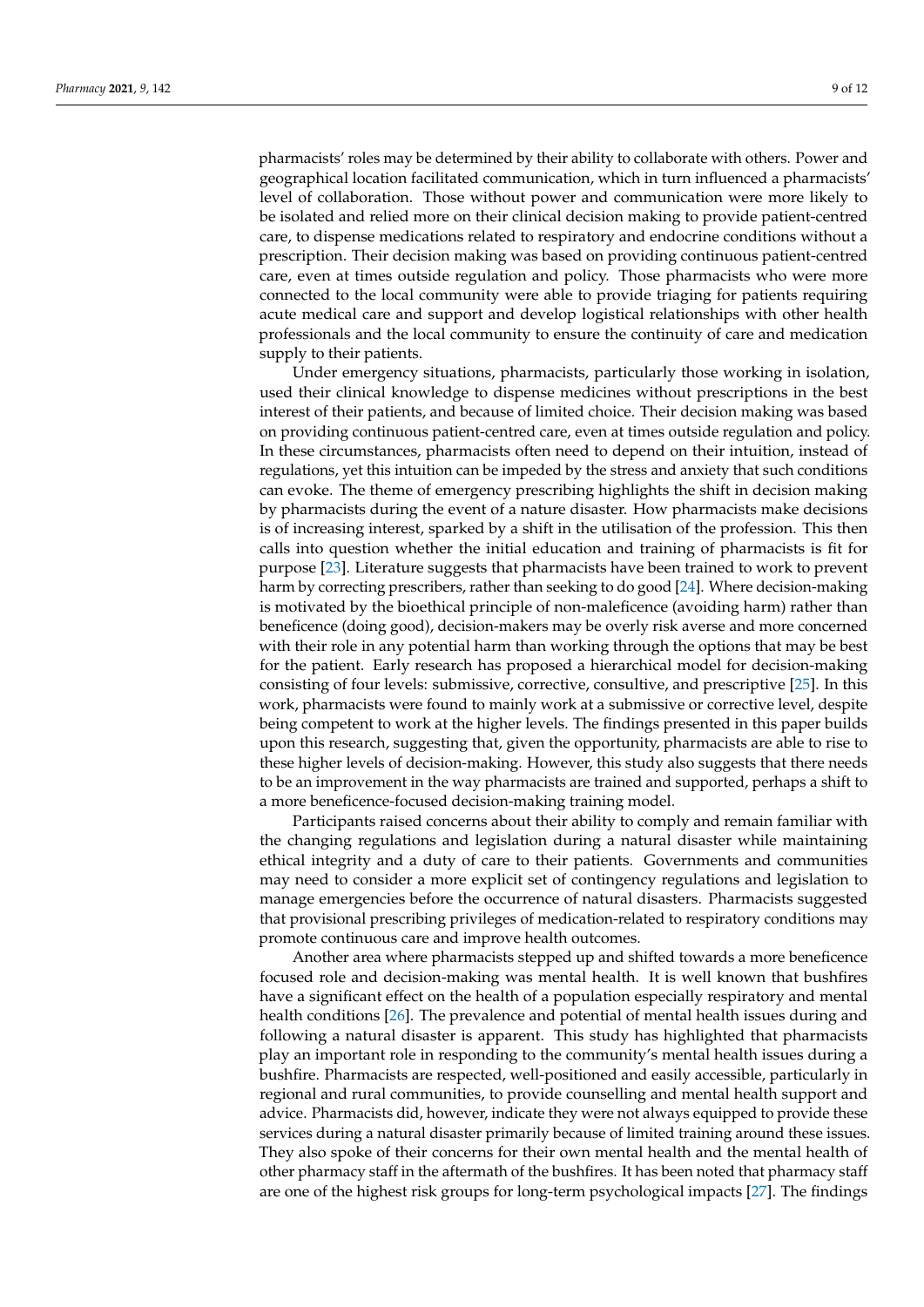make it clear that the need for continued support for pharmacist to maintain resilience and good mental health—the recent COVID-19 pandemic has illustrated this even further, especially in Australia where those affected were still recovering from the Black Summer Bushfires [\[27\]](#page-12-3).

Pharmacists in natural disaster-prone areas may benefit from mental health first aid training through continuing professional development. In addition, pharmacists will need to be aware of their scope of practice once a natural disaster such a as bushfire has occurred in their community. It has been shown that after a disaster prescription rates of mental health medications increase [\[28](#page-12-4)[–31\]](#page-12-5) and therefore pharmacy practice will need to be more aware of mental health counselling. In addition, pharmacists in bushfire prone areas may need to further professional education in burns, eye and respiratory problems [\[32](#page-12-6)[,33\]](#page-12-7). Pharmacists in natural disaster-prone areas may benefit from mental health and counselling and support in the aftermath of a natural disaster such as a bushfire. Recently it has been found that pharmacists mental health during the pandemic has been affected [\[8\]](#page-11-7). So future support via policy and planning is needed by governments to assist the mental health workers who have survived the bushfires and other natural disasters.

Australia is vulnerable to natural disasters such as bushfires and the impact of bushfires can be devasting [\[21,](#page-11-18)[34\]](#page-12-8). Learning from America and Canada has seen that preparedness for these natural disasters are a necessity [\[33,](#page-12-7)[35\]](#page-12-9). For Australian universities and their pharmacy disciplines, curriculum must reflect the needs of pharmacists to be flexible and innovative during natural disasters and include the recommendations of this study of including high standard education of mental health counselling, focus on a doing good decision-making model as well as education on acute burns, eye, and respiratory problems. This current study shows the complexity of a pharmacist's role during a natural disaster.

One limitation of this research is the questions revolved around the responses of individual pharmacists to the crisis and not the responses of employers, regulators, associations, government agencies, and other bodies. Consequently, the study explored the strategies and activities that promote individual resilience rather than system resilience [\[36\]](#page-12-10), defined as the capacity of organisations, teams, communities, infrastructure, and other systems to withstand and to adapt in the aftermath of disruptive events [\[37\]](#page-12-11). Yet, the resilience of systems can significantly shape the resilience of individuals. To illustrate, when systems are vulnerable instead of resilient, individuals feel their roles and lives could shift unpredictably in the near future. The ensuing sense of instability tends to compromise resilience to change and other challenges [\[38,](#page-12-12)[39\]](#page-12-13). Therefore, future studies could shift the sample and questions to explore the responses of employers, regulators, and other bodies.'

### **5. Conclusions**

To facilitate a pharmacist's complex and expanding role during a natural disaster, the study has highlighted the need to provide future mental health support and training for pharmacists, provisional prescribing privileges, a beneficence-focused decision-making education training model and a more straightforward set of contingency regulations and legislation related to emergencies and natural disasters. As the population continues to grow and inhabit more densely forested and remote regions of Australia, along with the increase in more severe weather patterns and experiences from the recent past, there is a heightened need for greater research in this area of pharmacy, pharmacists, and natural disasters.

**Author Contributions:** Conceptualization, A.M., M.-J.B. and T.G.; methodology, A.M., M.-J.B., T.G. and S.M.; validation, M.-J.B., T.G. and S.M.; formal analysis, A.M.; investigation, A.M.; resources, A.M., M.-J.B., T.G. and S.M.; data curation, A.M., M.-J.B., T.G. and S.M.; writing—original draft preparation, A.M.; writing—review and editing, M.-J.B., J.W. and T.G.; visualization, M.-J.B., T.G. and S.M.; supervision, M.-J.B., T.G. and S.M.; project administration, A.M. All authors have read and agreed to the published version of the manuscript.

**Funding:** This research received no external funding.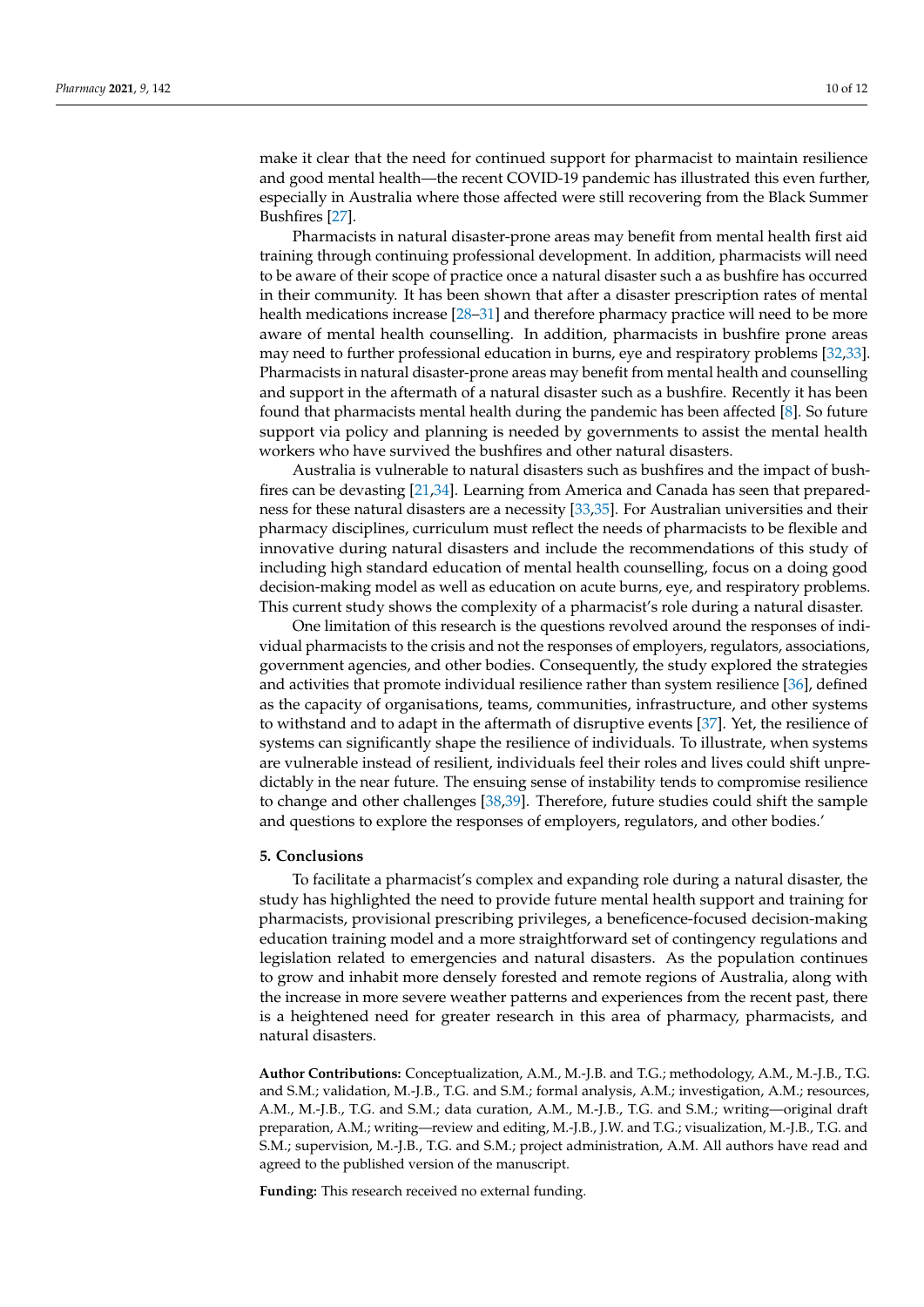**Institutional Review Board Statement:** The study was conducted according to the guidelines of the Declaration of Helsinki, and approved by the Ethics Committee of Human Research Ethics Committee of the University of Canberra (HREC 4703) in August 2020.

**Informed Consent Statement:** Informed consent was obtained from all subjects involved in the study.

**Data Availability Statement:** Data sharing not applicable.

**Acknowledgments:** The authors would like to acknowledge the pharmacists who took the time to complete the interviews and participate in this study.

**Conflicts of Interest:** The authors declare no conflict of interest.

#### **References**

- <span id="page-11-0"></span>1. Australian Institute of Health and Welfare. *Australian Bushfires 2019–2020: Exploring the Short-Term Health Impacts*; Cat. No. PHE 276; Australian Institute of Health and Welfare: Canberra, Australia, 2020.
- <span id="page-11-1"></span>2. Barbeler, D.; Cooke, J. Pharmacists and Natural Disasters. Australian Pharmacist, Online, 19 February 2020. Available online: <http://www.australianpharmacist.com.au/pharmacists-natural-disasters/> (accessed on 25 February 2021).
- <span id="page-11-2"></span>3. International Pharmaceutical Federation. FIP Statement of Policy: Role of the Pharmacist in Disaster Management Netherlands: International Pharmaceutical Federation. Available online: [https://www.fip.org/files/fip/publications/2016-07-Responding-to](https://www.fip.org/files/fip/publications/2016-07-Responding-to-disasters-Guideline.pdf)[disasters-Guideline.pdf](https://www.fip.org/files/fip/publications/2016-07-Responding-to-disasters-Guideline.pdf) (accessed on 19 August 2021).
- <span id="page-11-3"></span>4. Watson, K.E.; Singleton, J.A.; Tippett, V.; Nissen, L.M. Defining pharmacists' roles in disasters: A Delphi study. *PLoS ONE* **2019**, *14*, e0227132. [\[CrossRef\]](http://doi.org/10.1371/journal.pone.0227132)
- <span id="page-11-4"></span>5. McCourt, E.; Tippett, V.; Nissen, L.; Singleton, J.A. Are pharmacists prepared for disaster? A systematic literature review. In Proceedings of the 78th FIP World Congress of Pharmacy and Pharmaceutical Sciences, Glasgow, UK, 2–6 September 2018. Unpublished work.
- <span id="page-11-5"></span>6. Porter, K.E.; Singleton, J.A.; Tippett, V.; Nissen, L.M. Ready, willing and able: The role of pharmacists in natural and manmade disasters-can we do more? *Int. J. Pharm. Pract.* **2018**, *26*, 195–196. [\[CrossRef\]](http://doi.org/10.1111/ijpp.12351)
- <span id="page-11-6"></span>7. Mak, P.W.; Singleton, J. Burning questions: Exploring the impact of natural disasters on community pharmacies. *Res. Soc. Adm. Pharm.* **2017**, *13*, 162–171. [\[CrossRef\]](http://doi.org/10.1016/j.sapharm.2015.12.015)
- <span id="page-11-7"></span>8. Porter, K.E.; McCourt, E.; Nissen, L. Why Pharmacists are Needed in Disasters and Humanitarian Crises? Available online: <https://eprints.qut.edu.au/109625/> (accessed on 19 August 2021).
- <span id="page-11-8"></span>9. Mensah, G.A.; Mokdad, A.H.; Posner, S.F.; Reed, E.; Simoes, E.J.; Engelgau, M.M. When chronic conditions become acute: Prevention and control of chronic diseases and adverse health outcomes during natural disasters. *Prev. Chronic Dis.* **2005**, *2*, A04.
- <span id="page-11-9"></span>10. Council AHMA. *National Strategic Framework for Chronic Conditions*; Australian Government Canberra: Canberra, Australia, 2017.
- <span id="page-11-10"></span>11. Australian Government Department of Health. Chronic Conditions. Canberra, Australia. 2017. Available online: [https:](https://www1.health.gov.au/internet/main/publishing.nsf/Content/chronic-disease) [//www1.health.gov.au/internet/main/publishing.nsf/Content/chronic-disease](https://www1.health.gov.au/internet/main/publishing.nsf/Content/chronic-disease) (accessed on 9 March 2020).
- <span id="page-11-11"></span>12. Young, D. *Pharmacists Play Vital Roles in Katrina Response: More Disaster-Response Participation Urged*; Oxford University Press: Oxford, UK, 2005.
- 13. Hogue, M.D.; Hogue, H.B.; Lander, R.D.; Avent, K.; Fleenor, M. The nontraditional role of pharmacists after Hurricane Katrina: Process description and lessons learned. *Public Health Rep.* **2009**, *124*, 217–223. [\[CrossRef\]](http://doi.org/10.1177/003335490912400209)
- 14. Epp, D.A.; Tanno, Y.; Brown, A.; Brown, B. Pharmacists' reactions to natural disasters: From Japan to Canada. *Can. Pharm. J. Rev. Des. Pharm. Can.* **2016**, *149*, 204–215. [\[CrossRef\]](http://doi.org/10.1177/1715163516652423)
- <span id="page-11-12"></span>15. Tsuyuki, R.T. Pharmacists' responses to natural disasters: Insights into the soul of pharmacists and our role in society. *Can. Pharm. J. CPJ* **2016**, *149*, 188. [\[CrossRef\]](http://doi.org/10.1177/1715163516653107)
- <span id="page-11-13"></span>16. Moore, A.F.; Kenworthy, L. Disaster Relief a Look into the Pharmacist's Role. *N. C. Med. J.* **2017**, *78*, 195–197.
- <span id="page-11-14"></span>17. Tong, A.; Sainsbury, P.; Craig, J. Consolidated criteria for reporting qualitative research (COREQ): A 32-item checklist for interviews and focus groups. *Int. J. Qual. Health Care* **2007**, *19*, 349–357. [\[CrossRef\]](http://doi.org/10.1093/intqhc/mzm042)
- <span id="page-11-15"></span>18. Watson, K.; Tippett, V.; Singleton, J.; Nissen, L. Disaster health management: Do pharmacists fit in the team? *Prehospital Disaster Med.* **2019**, *34*, 30–37. [\[CrossRef\]](http://doi.org/10.1017/S1049023X18001152) [\[PubMed\]](http://www.ncbi.nlm.nih.gov/pubmed/30604658)
- <span id="page-11-16"></span>19. Smith, F. Health services research methods in pharmacy: Qualitative interviews. *Int. J. Pharm. Pract.* **1998**, *6*, 97–108. [\[CrossRef\]](http://doi.org/10.1111/j.2042-7174.1998.tb00923.x)
- <span id="page-11-17"></span>20. Braun, V.; Clarke, V. Using thematic analysis in psychology. *Qual. Res. Psychol.* **2006**, *3*, 77–101. [\[CrossRef\]](http://doi.org/10.1191/1478088706qp063oa)
- <span id="page-11-18"></span>21. Whittaker, J.; Handmer, J.; Mercer, D. Vulnerability to bushfires in rural Australia: A case study from East Gippsland, Victoria. *J. Rural. Stud.* **2012**, *28*, 161–173. [\[CrossRef\]](http://doi.org/10.1016/j.jrurstud.2011.11.002)
- <span id="page-11-19"></span>22. Singleton, J.A.; Khng, S.; McCourt, E.M.; Watson, K.E.; Lau, E.T.L. Still Burning: An Exploration of the Impacts of the 2018/2019 Tasmanian Summer Bushfires on Community Pharmacy Operations in Affected Communities. *Prehospital Disaster Med.* **2020**, *35*, 612–618. [\[CrossRef\]](http://doi.org/10.1017/S1049023X20001077)
- <span id="page-11-20"></span>23. Waghorn, J.; Bates, I.; Davies, J.G.; Jubraj, B.; Rakow, T.; Stevenson, J.M. Clinical Judgement Analysis: An Innovative Approach to Explore the Individual Decision-Making Processes of Pharmacists. *Res. Soc. Adm. Pharm.* **2021**. Available online: [https:](https://www.sciencedirect.com/science/article/pii/S1551741121001728) [//www.sciencedirect.com/science/article/pii/S1551741121001728](https://www.sciencedirect.com/science/article/pii/S1551741121001728) (accessed on 15 June 2021). [\[CrossRef\]](http://doi.org/10.1016/j.sapharm.2021.05.006) [\[PubMed\]](http://www.ncbi.nlm.nih.gov/pubmed/34059473)